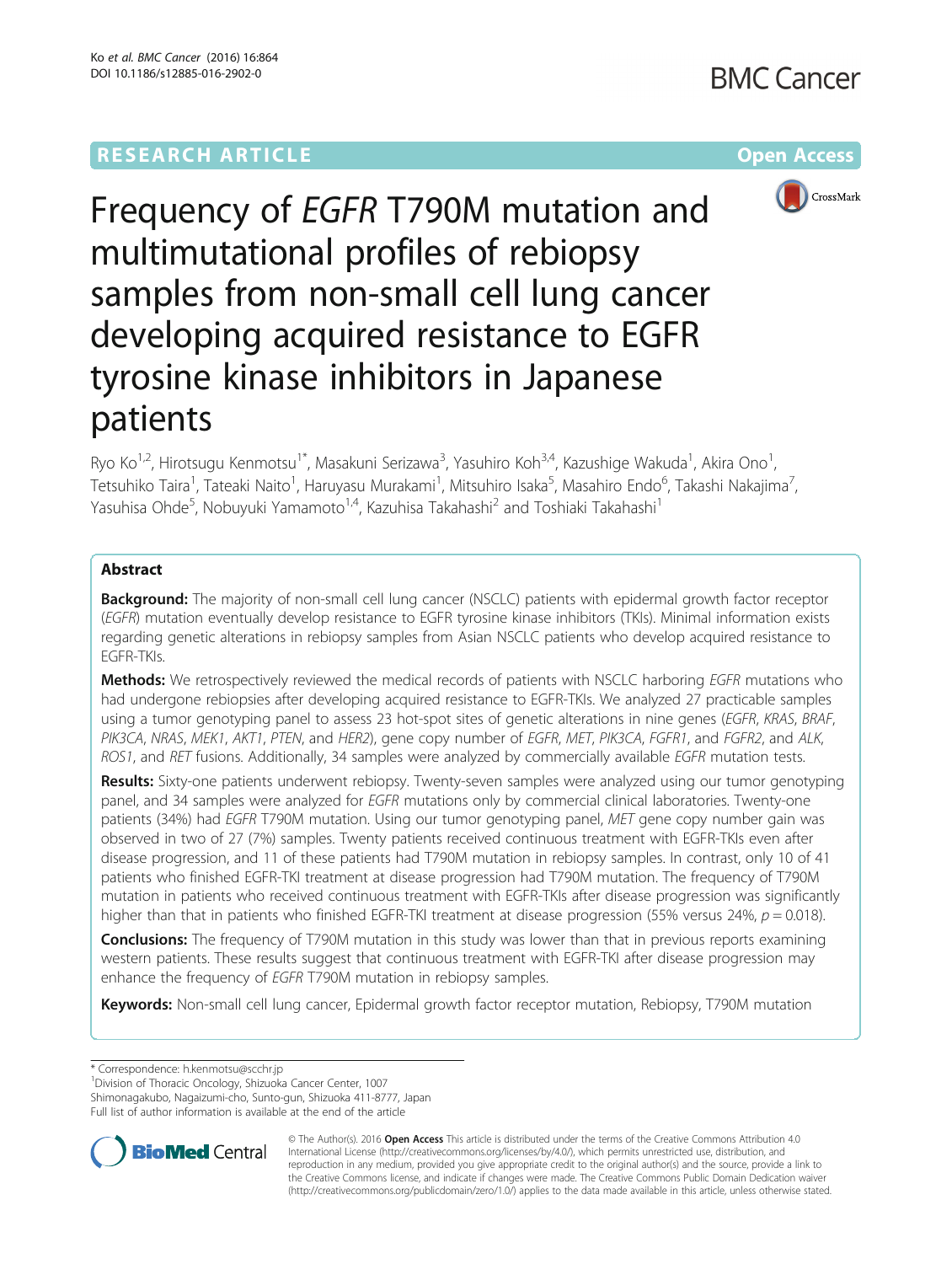# Background

Lung cancer is the most common cause of cancer-related deaths, and non-small cell lung cancer (NSCLC) accounts for approximately 85% of all lung cancers [[1](#page-6-0), [2](#page-6-0)]. Over 70% of patients with NSCLC have advanced disease at the time of diagnosis, and prognosis is generally poor [[3](#page-6-0)]. Recently, molecular targeted therapies have been developed and have provided a remarkable benefit to NSCLC patients with specific genetic alterations. In particular, NSCLC with mutation in the epidermal growth factor receptor (EGFR) gene are sensitive to EGFR blockade with specific tyrosine kinase inhibitors (TKIs). EGFR-TKIs are efficacious in patients with NSCLC harboring EGFR mutations as demonstrated in prospective clinical trials [[4](#page-6-0)–[8](#page-6-0)]. However, in spite of this efficacy almost all patients with EGFR-mutant NSCLC develop resistance to EGFR-TKIs.

Various mechanisms of resistance to EGFR-TKIs have been identified, and understanding these is critical for development of effective treatment strategies for EGFR-TKI-resistant NSCLC. The major mechanism of acquired resistance reported is secondary T790M mutation on exon 20 on the EGFR gene [[9](#page-6-0)–[12](#page-6-0)]. This secondary mutation enhances ATP-binding affinity of EGFR-mutated cells. Since EGFR-TKIs are competitive ATPinhibitors, their efficacy is decreased in the face of the T790M mutation [\[13](#page-6-0)]. Additional mechanisms include amplification of the MET gene [\[11](#page-6-0), [12](#page-6-0), [14](#page-6-0)], PIK3CA mutation [[11](#page-6-0), [15](#page-6-0)], BRAF mutation [[16\]](#page-6-0), epithelial-tomesenchymal transition (EMT) [[11\]](#page-6-0), and small cell lung cancer (SCLC) transformation [[11](#page-6-0), [12](#page-6-0)].

Several studies have examined the mechanisms and frequency of EGFR-TKI resistance, though minimal data regarding Japanese patients exist. Furthermore, the clinical factors that influence the frequency of acquired resistance mutations, especially T790M, remain unclear. This study aimed to analyze the causes of acquired resistance to EGFR-TKIs in Japanese patients with NSCLC, and to evaluate clinical factors related the frequency of T790M mutation.

# Methods

# **Patients**

We reviewed the medical records of consecutive patients with NSCLC harboring *EGFR* mutations who had undergone rebiopsies based on physician's decision in the cases of acquired resistance to EGFR-TKI. Most rebiopsy samples were obtained from sites assessed as disease progression by imaging. Patients were treated at the Shizuoka Cancer Center between September 2002 and August 2014. Acquired resistance was defined according to Jackman's criteria [\[17](#page-6-0)]. The criteria defined acquired resistance as progression while receiving EGFR-TKI, after initial response or durable stable disease (>6 months). The written informed consent regarding EGFR mutational analysis was obtained from most patients, and verbal informed was from some patients since EGFR mutational analysis was performed under the Japanese insurance system. Additionally, some patients were enrolled in the Shizuoka Lung Cancer Mutation Study [\[18\]](#page-6-0), and these samples were analyzed using our tumor genotyping panel. This study protocol was approved by the Institutional Review Board of Shizuoka Cancer Center under number 27–J102–27–1–3.

## Mutational profiling

A tumor genotyping panel was designed to assess 23 hotspot sites of genetic alterations in 9 genes (EGFR, KRAS, BRAF, PIK3CA, NRAS, MEK1, AKT1, PTEN, and HER2), gene copy number of EGFR, MET, PIK3CA, FGFR1, and FGFR2, and ALK, ROS1, and RET fusions using pyrosequencing plus capillary electrophoresis, quantitative polymerase chain reaction (PCR), and reverse transcription PCR, respectively (Table [1](#page-2-0)). We analyzed samples from patients enrolled in the Shizuoka Lung Cancer Mutation Study, using this tumor genotyping panel. The other samples were analyzed for EGFR mutations using the Scorpion ARMS or Cycleave methods by a commercial clinical laboratory (SRL Inc., Tokyo, Japan) (see Additional file [1](#page-5-0)).

# Evaluation of efficacy

Responsiveness to EGFR-TKI treatment was evaluated according to the Response Evaluation Criteria in Solid Tumors version 1.1 [[19](#page-6-0)]. Progression-free survival (PFS) was defined as the period between the start of EGFR-TKI treatment and progressive disease or death from any cause. Overall survival (OS) was defined as the period between the start of EGFR-TKI treatment and the date of death from any cause.

### Statistical analysis

All categorical variables were analyzed by the chi-square test or Fisher's exact test, as appropriate. Continuous variables were analyzed using the Mann-Whitney test. Logistic regression analyses were used to adjust for potential confounding factors. All  $p$  values < 0.05 were considered statistically significant. All analyses were performed using JMP 10 for Windows statistical software (SAS Institute Japan Inc., Tokyo, Japan).

# Results

# Patient characteristics

Sixty-one patients with NSCLC harboring EGFR mutations, and who had undergone rebiopsy after acquired resistance to EGFR-TKI at the Shizuoka Cancer Center were included in this study. Patient characteristics are shown in Table [2.](#page-2-0) The median age (range) was 64 (39–84) years, and most patients were female (72%) and never-smokers.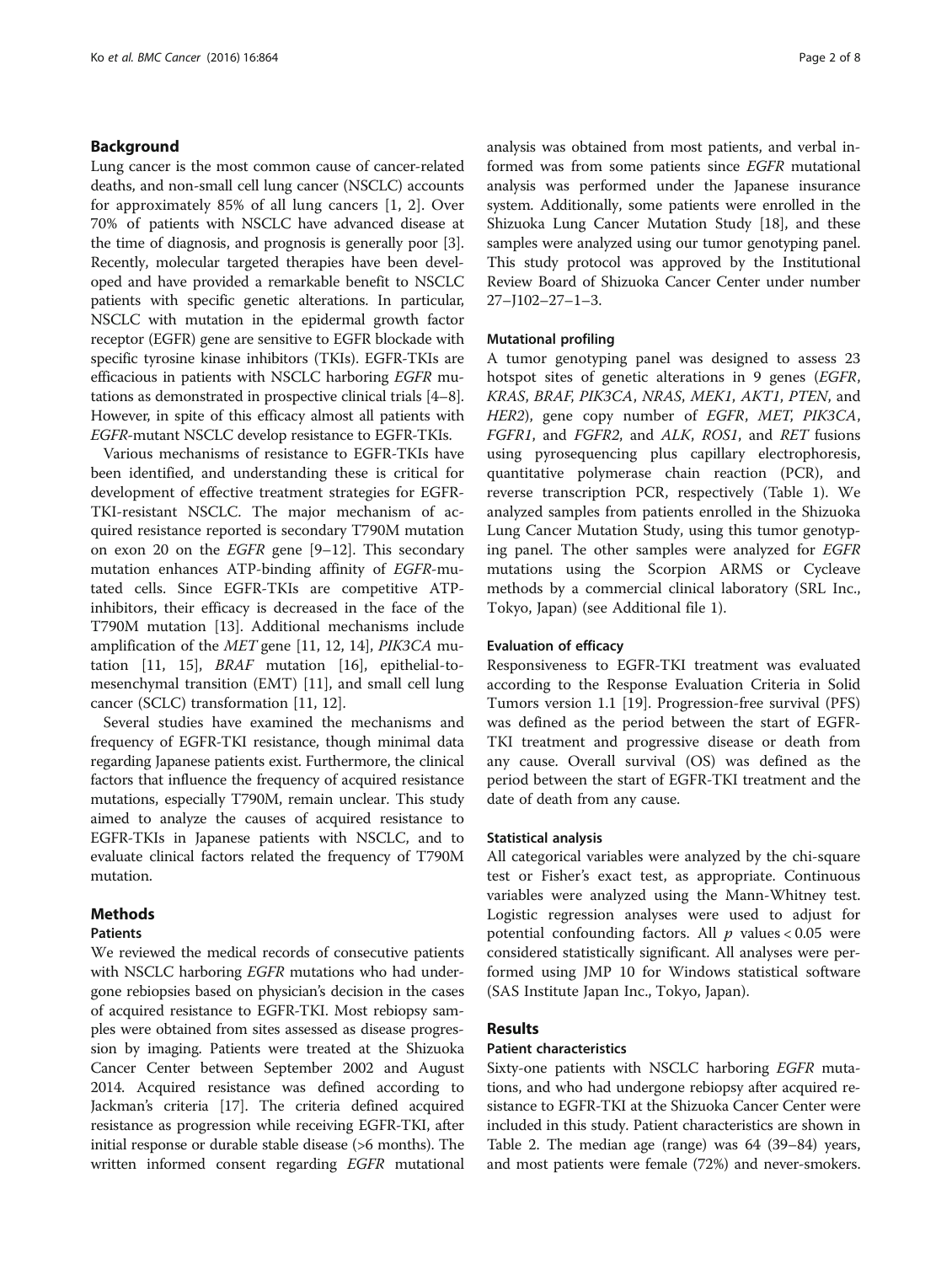All patients had been diagnosed with adenocarcinoma of the lung with activating EGFR mutations at initial diagnosis. The types of EGFR mutations before the initial EGFR-TKI treatment were exon 19 deletion in 37 patients (61%), exon 21 L858R in 19 patients (31%), and other/ double EGFR mutations in five patients (8%). Thirty-nine patients (64%) were treated with EGFR-TKI as first-line therapy. Twenty-two patients (36%) received EGFR-TKI as second or subsequent-line therapy. Forty-nine patients (80%) were treated with gefitinib, seven patients (12%) with erlotinib, and five patients (8%) with other EGFR-TKIs including afatinib. All patients received EGFR-TKI monotherapy. Twenty patients received continuous treatment with EGFR-TKI more than 30 days after disease progression, and 41 patients finished EGFR-TKI treatment

within 29 days after diagnosis of disease progression.

Abbreviations: ECOG eastern cooperative oncology group, EGFR epidermal growth factor receptor, TKI tyrosine kinase inhibitor

**Table 2** Patient characteristics analyzed in our study  $(n = 61)$ 

Median 64 Range 39–84

Female 44 (72%) Male 17 (28%)

Never 44 (72%) Former/Current 17 (28%)

0–1 52 (85%) 2–4 9 (15%)

Exon 19 deletion 37 (61%) Exon21 L858R 19 (31%) Other 5 (8%)

Gefitinib 49 (80%) Erlotinib 7 (12%) 2nd generation 5 (8%)

# Rebiopsy

EGFR TKI, n (%)

Age, year

Sex, n (%)

Smoking history, n (%)

ECOG performance status, n (%)

Pretreatment EGFR status, n (%)

Table [3](#page-3-0) depicts characteristics of rebiopsy sites, specimens, and procedures in patients who had undergone rebiopsy after developing acquired resistance to EGFR-TKIs. Because of their easy accessibility and practical necessity, serous effusions such as pleural effusion and cerebrospinal fluid account for more than half of the specimens. Pulmonary lesions were also rebiopsied, with the most common procedure being transbronchial biopsy. Biopsy samples from lymph nodes or other sites were obtained using computed tomography-guided or sonography-guided needle biopsy. All rebiopsies were performed after stopping EGFR-TKI treatment.

# Resistance mechanisms

A total of 61 rebiopsy samples were analyzed for EGFR mutations. Twenty-seven rebiopsy samples were analyzed using our tumor genotyping panel, and 34 samples were examined for EGFR mutations by commercial clinical laboratories. All of 61 patients had EGFR activating mutations before EGFR-TKI treatment, and 55 patients (90.2%) still had same EGFR mutations in rebiopsy samples. T790M mutation was identified in 21 of 61 samples (34.4%; Fig. [1\)](#page-3-0). No samples had small cell histologic transformation. In samples analyzed using our tumor genotyping panel, MET gene copy number gain was seen in two of 27 samples (7%). Additionally, we detected

<span id="page-2-0"></span>Table 1 Multiplexed tumor genotyping panel

|                  |          | $\overline{\phantom{a}}$<br>$\sim$ 1 |                   |
|------------------|----------|--------------------------------------|-------------------|
| Gene name        | Position | AA mutant                            | Nucleotide mutant |
| <b>EGFR</b>      | G719     | G719                                 | 2155G > T/A       |
|                  |          | G719A                                | 2156G > C         |
|                  | exon 19  | Deletion                             |                   |
|                  | T790     | T790M                                | 2369C > T         |
|                  | exon20   | Insertion                            |                   |
|                  | L858     | L858R                                | 2573 T > G        |
|                  | L861     | L861Q                                | 2582 T > A        |
| <b>KRAS</b>      | G12      | G12C/S/R                             | 34G > T/AVC       |
|                  |          | G12V/A/D                             | 35G > T/C/A       |
|                  | G13      | G13C/S/R                             | 37G > T/A/C       |
|                  |          | G13D/A                               | 38G > A/C         |
|                  | Q61      | Q61K                                 | 181C > A          |
|                  |          | Q61R/L                               | 182A > G/T        |
|                  |          | Q61H                                 | 183A > T/C        |
| <b>BRAF</b>      | G466     | G466V                                | 1397G > T         |
|                  | G469     | G469A                                | 1406G > C         |
|                  | L597     | L597V                                | 1789C > G         |
|                  | V600     | <b>V600E</b>                         | 1799 T > A        |
| PIK3CA           | E542     | E542K                                | 1624G > A         |
|                  | E545     | E545K/Q                              | 1633G > A/C       |
|                  | H1047    | H1047R                               | 3140A > G         |
| <b>NRAS</b>      | Q61      | Q61K                                 | 181C > A          |
|                  |          | Q61L/R                               | 182A > T/G        |
| MEK1 (MAP2K1)    | Q56      | Q56P                                 | 167A > C          |
|                  | K57      | K57N                                 | 171G > T          |
|                  | D67      | D67N                                 | 199G > A          |
| AKT1             | E17      | E17K                                 | 49G > A           |
| PTEN             | R233     | R <sub>2</sub> 33                    | 697C > T          |
| HER <sub>2</sub> | exon20   | Insertion                            |                   |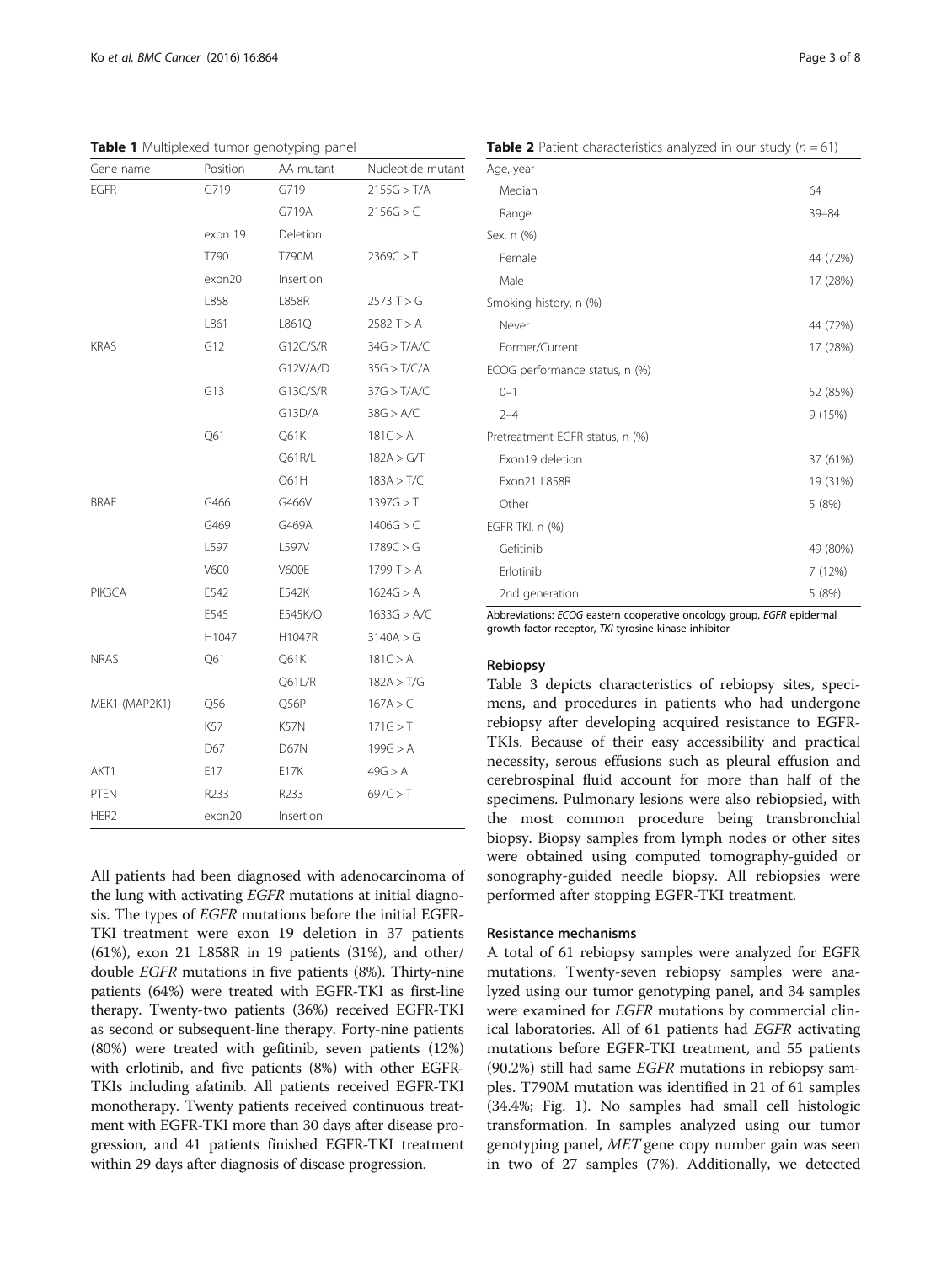| <b>HOHI INSCLU DATIBLITY WILL EGEN HIULATIONS</b> |                |  |  |  |
|---------------------------------------------------|----------------|--|--|--|
| Procedure and specimen                            | Number         |  |  |  |
| Surgery                                           |                |  |  |  |
| <b>Brain</b>                                      | 3              |  |  |  |
| Lung                                              | 2              |  |  |  |
| Autopsy                                           | 1              |  |  |  |
| Biopsy                                            |                |  |  |  |
| Lung                                              | 15             |  |  |  |
| Lymph node                                        | 3              |  |  |  |
| Other                                             | $\overline{4}$ |  |  |  |
| Fluid                                             |                |  |  |  |
| Pleural effusion                                  | 24             |  |  |  |
| Cerebrospinal fluid                               |                |  |  |  |
| Cardiac effusion                                  | 1              |  |  |  |

<span id="page-3-0"></span>Table 3 Procedures and specimens of rebiopsy samples obtained from NSCLC patients with EGFR mutations

PIK3CA mutation (E542K), BRAF mutation (G466V), and KRAS mutation (G12D), in one sample each in 27 samples (4%) (Fig. 2). Six of 61 rebiopsy samples (9.8%) did not possess EGFR mutation, despite having EGFR activating mutations at the initial analysis. KRAS mutation was detected in 1 of these samples.

# T790M prevalence

Correlations between patient characteristics and T790M prevalence were evaluated (Table [4](#page-4-0)). Eleven of 20 patients who received continuous treatment with EGFR-TKI after disease progression had T790M mutation in the rebiopsy sample. However, only 10 of 41 patients who had finished EGFR-TKI treatment at the time of disease progression had T790M mutation (Fig. [3\)](#page-5-0). The frequency of T790M mutation in patients who received continued treatment with EGFR-TKI after disease progression was significantly higher than in patients who finished EGFR-TKI at diagnosis of disease progression (55% versus 24%,  $p = 0.018$ ). Multivariate analysis also demonstrated that continuous treatment with EGFR-TKI





after disease progression was significantly correlated with T790M mutation (Table [4\)](#page-4-0). Other characteristics, including PFS with EGFR-TKI, rebiopsy site, and rebiopsy sample, had no statistical association with the prevalence of T790M.

# **Discussion**

Previous reports from examining patients in western countries have reported EGFR T790M mutation in 49– 69% patients with NSCLC harboring EGFR mutations who had undergone rebiopsy after developing acquired resistance to EGFR-TKIs [\[11](#page-6-0), [12, 20\]](#page-6-0). In contrast, our study identified T790M mutation in only 21 of 61 rebiopsy samples (34.4%). This finding is similar to that of the one other Japanese study we are aware of [\[21](#page-6-0)]. Therefore, T790M prevalence in Japanese and Western patients may be different. In our study, only 30% of patients received continuous treatment with EGFR-TKI after disease progression. Shimilarly, few such patients were included in the study from Hata et al. [[21](#page-6-0)]. However, 88–91% of patients in previous studies from western countries received continuous treatment with EGFR-TKI after disease progression [\[12](#page-6-0), [20\]](#page-6-0). Additionally, the frequency of T790M mutation in patients who received continuous treatment with EGFR-TKI after disease progression was significantly higher than that in patients who had finished EGFR-TKI treatment by diagnosis of disease progression in our study. Furthermore, the preclinical report showed that continuous exposure to EGFR-TKIs induced T790M mutation in a NSCLC cell line with an EGFR-sensitive mutation [[22](#page-6-0)]. These data suggest that continued treatment with EGFR-TKIs after disease progression may promote T790M mutation. While differences in ethnicity and analysis methods may underlie these inconsistencies, the potential for EGFR-TKIs to promote T790M mutation should not be overlooked.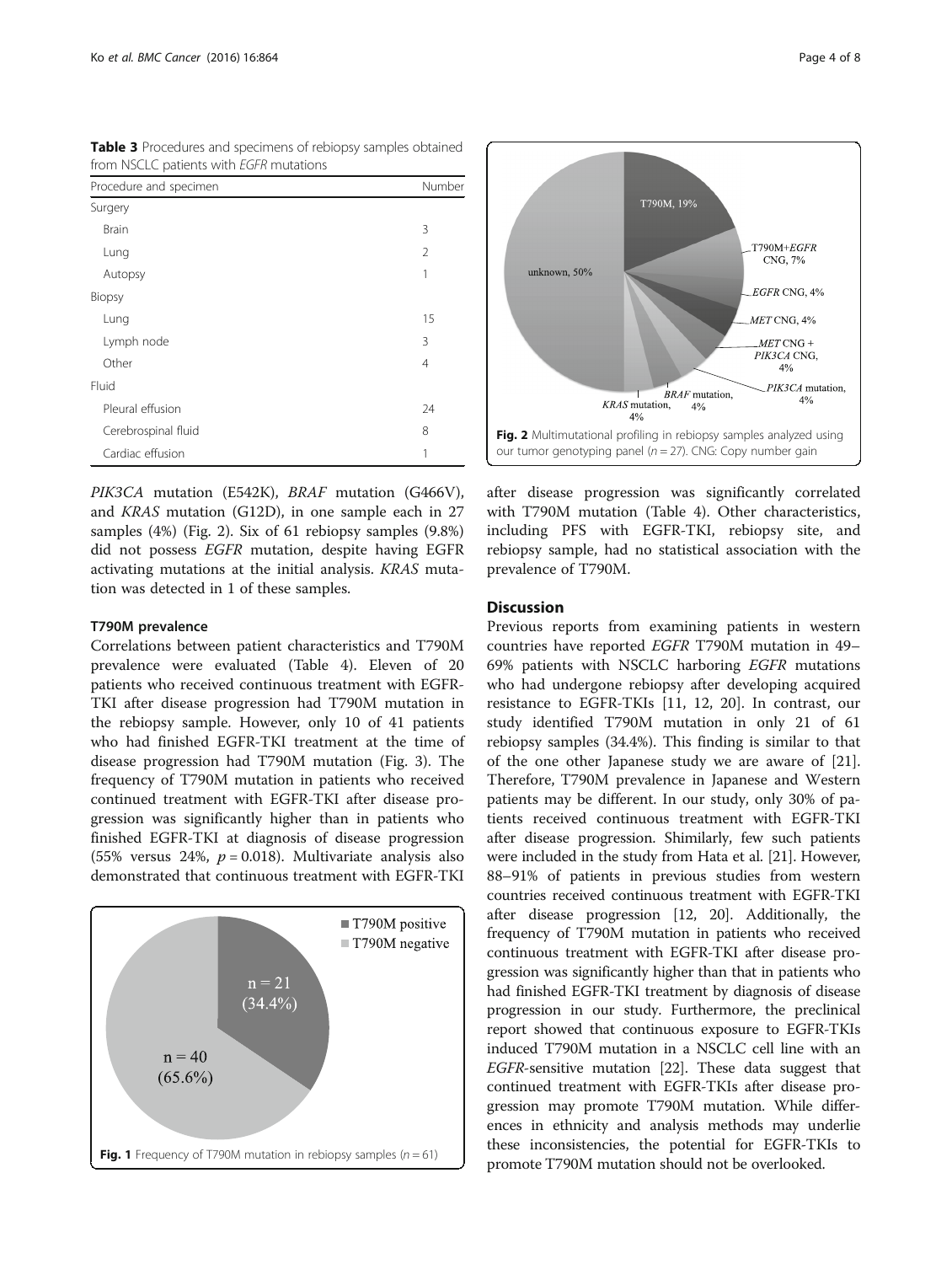| Patient characteristics                    | Number | T790M (%) | P (Univariate) | P (Multivariate) |
|--------------------------------------------|--------|-----------|----------------|------------------|
| Age                                        |        |           | 0.9292         |                  |
| $\geq 75$                                  | 12     | 4 (33%)   |                |                  |
| $<74\,$                                    | 49     | 17 (35%)  |                |                  |
| Sex                                        |        |           | 0.4904         |                  |
| Female                                     | 44     | 14 (32%)  |                |                  |
| Male                                       | 17     | 7 (41%)   |                |                  |
| Smoking history                            |        |           | 0.4904         |                  |
| Never                                      | 44     | 14 (32%)  |                |                  |
| Former/current                             | 17     | 7 (41%)   |                |                  |
| EGFR mutation status                       |        |           | 0.1038         |                  |
| Exon19 deletion                            | 37     | 9(24%)    |                |                  |
| Exon21 L858R                               | 19     | 9 (47%)   |                |                  |
| Other                                      | 5      | 3 (60%)   |                |                  |
| Rebiopsy site                              |        |           | 0.5813         | 0.9133           |
| Central nervous system                     | 11     | 3 (27%)   |                |                  |
| Other                                      | 50     | 18 (36%)  |                |                  |
| Rebiopsy sample                            |        |           | 0.2017         | 0.5016           |
| Tissue                                     | 28     | 12 (43%)  |                |                  |
| Fluid                                      | 33     | 9 (27%)   |                |                  |
| <b>EGFR TKI</b>                            |        |           | 0.1208         |                  |
| Gefitinib                                  | 49     | 17 (35%)  |                |                  |
| Erlotinib                                  | 7      | 4 (57%)   |                |                  |
| 2nd generation                             | 5      | $0(0\%)$  |                |                  |
| Line of EGFR-TKI                           |        |           | 0.4235         |                  |
| 1st                                        | 39     | 12 (31%)  |                |                  |
| 2nd or later                               | 22     | 9(41%)    |                |                  |
| History of platinum doublet until rebiopsy |        |           | 0.7021         |                  |
| Yes                                        | 34     | 11 (32%)  |                |                  |
| No                                         | 27     | 10 (37%)  |                |                  |
| PFS with EGFR-TKI                          |        |           | 0.4823         |                  |
| $\geq$ 10 months                           | 34     | 13 (38%)  |                |                  |
| $<$ 10 months                              | 27     | 8 (30%)   |                |                  |
| Interval between RECIST PD and rebiopsy    |        |           | 0.2766         |                  |
| $\geq$ 4 months                            | 29     | 12 (41%)  |                |                  |
| <4 months                                  | $32\,$ | 9 (28%)   |                |                  |
| Period of continuation of TKI beyond PD    |        | 0.0182    | 0.0417         |                  |
| $\geq$ 30 days                             | 20     | 11 (55%)  |                |                  |
| <30 days                                   | 41     | 10 (24%)  |                |                  |

<span id="page-4-0"></span>Table 4 Multivariate and univariate analyses of patient characteristics and T790M prevalence in patients with NSCLC harboring EGFR mutations, who had undergone rebiopsy after acquired resistance to EGFR-TKI ( $n = 61$ )

Abbreviations: EGFR epidermal growth factor receptor, TKI tyrosine kinase inhibitor, PFS progression free survival, PD progressive disease

The frequencies of MET gene copy number gain and PIK3CA mutation in our study were similar to those previously reported in studies from western countries [[11, 12\]](#page-6-0). Furthermore, BRAF mutation is associated with acquired resistance to EGFR-TKIs [\[16\]](#page-6-0). We also detected

KRAS mutation in one rebiopsy sample. KRAS and EGFR mutations have previously been considered mutually exclusive [\[23\]](#page-6-0). However, Kuiper et al. recently reported KRAS mutation in one rebiopsy sample following development of acquired resistance to EGFR-TKIs [\[24](#page-6-0)].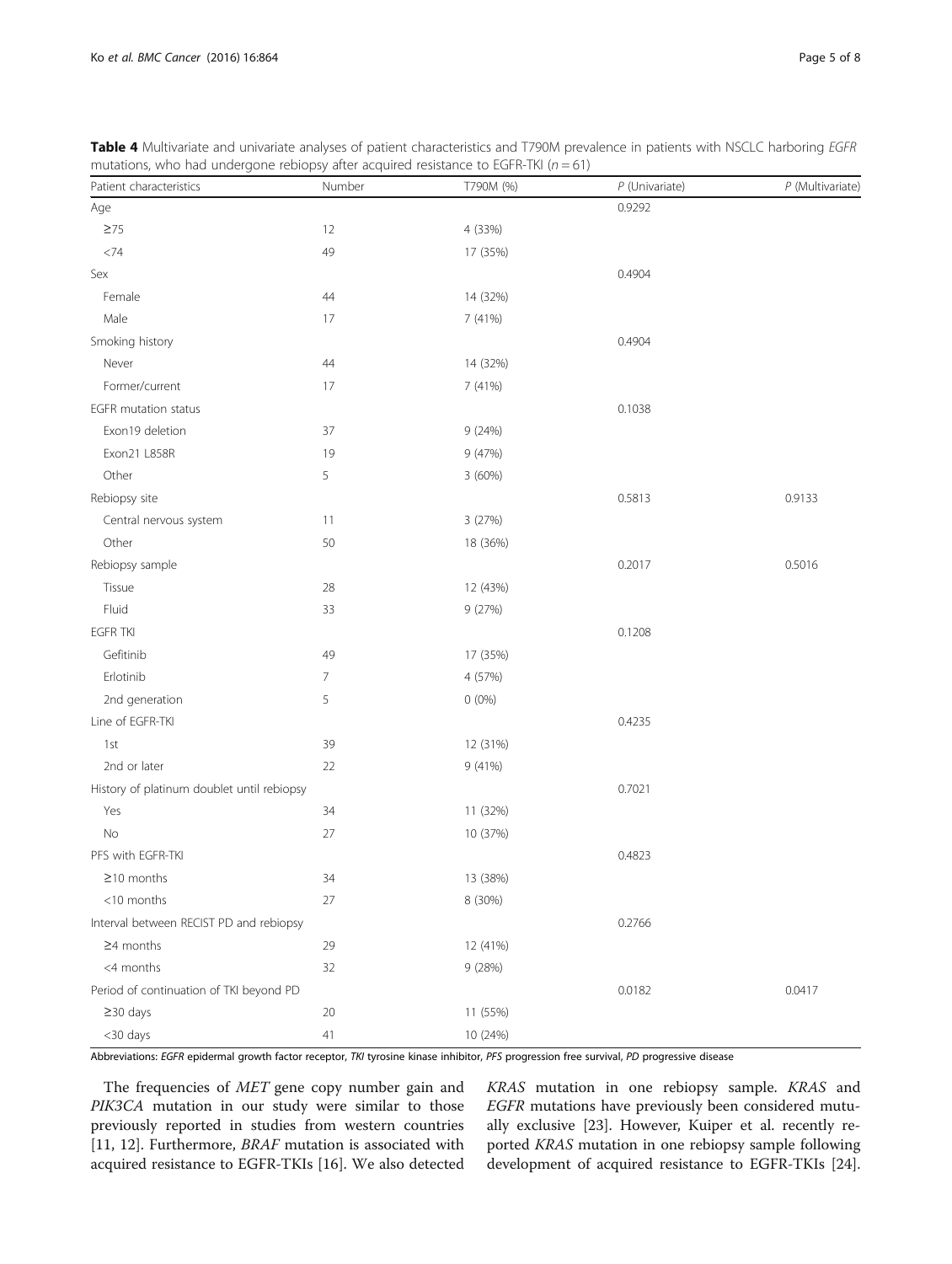<span id="page-5-0"></span>

Furthermore, Li et al. have identified double mutation of EGFR and KRAS in pretreatment assessment of NSCLC patients [[25\]](#page-6-0). These data suggest that KRAS mutation may promote acquired resistance to EGFR-TKIs through drug selective pressure. However, more data are required to confirm this hypothesis.

The availability of continuous treatment with EGFR-TKIs after disease progression is still controversial. In IMPRESS trial, continuation of gefitinib treatment after disease progression on gefitinib monotherapy did not prolong progression-free survival and overall survival in patients who received platinum-based doublet chemotherapy as subsequent line of treatment [\[26](#page-7-0)]. However, it is unclear that the efficacy of continuous using EGFR-TKIs without platinum doublets [\[27](#page-7-0), [28](#page-7-0)]. Recently, we had been able to use third generation EGFR-TKIs that have great efficacy for NSCLC with EGFR T790M mutation in clinical practice. If there are relationship between the continuous treatment with EGFR-TKIs after disease progression and the frequency of T790M, the continuous therapy can be more important choice.

Our study had several limitations. First, we retrospectively collected the data from a single institution, and our sample size was small. This small sample size results from the difficulty surrounding rebiopsy in clinical practice. Second, we analyzed only 27 rebiopsy samples (44.3%) using our tumor genotyping panel. Therefore, further

multi-institutional studies are warranted to verify our results.

# Conclusions

The frequency of T790M mutation in rebiopsy samples in our study was lower than that reported in previous reports studies of western patients. The frequency of T790M mutation in patients who received continuous treatment with EGFR-TKIs after disease progression was significantly higher than that in patients who stopped EGFR-TKI treatment at diagnosis of disease progression. Continuous treatment with EGFR-TKI following disease progression may therefore influence the frequency of EGFR T790M mutations in rebiopsy samples.

# Additional file

[Additional file 1:](dx.doi.org/10.1186/s12885-016-2902-0) The detail of mutational analysis. (DOCX 22 kb)

### Abbreviations

EGFR: Epidermal growth factor receptor; EMT: Epithelial-to-mesenchymal transition; NSCLC: Non-small cell lung cancer; OS: Overall survival; PCR: Polymerase chain reaction; PFS: Progression-free survival; SCLC: Small cell lung cancer; TKI: Tyrosine kinase inhibitor

#### Acknowledgments

We thank all the patients who participated in this study and their families. We also thank Ms. Mie Yamada (Division of Thoracic Oncology, Shizuoka Cancer Center) for data management; Mr. Masato Abe (Division of Pathology, Shizuoka Cancer Center), Ms. Akane Naruoka, and Ms. Junko Suzuki (Division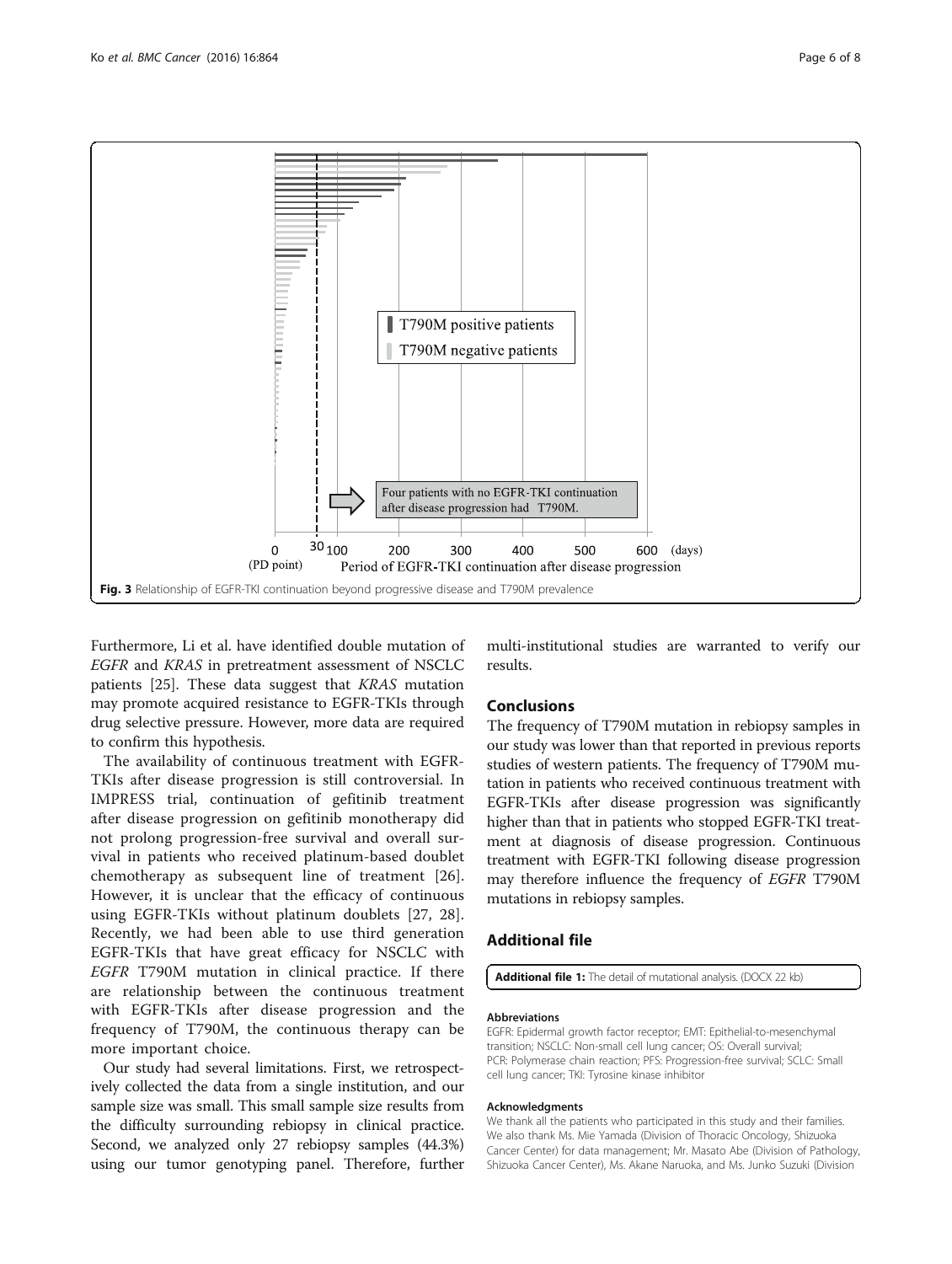<span id="page-6-0"></span>of Drug Discovery and Development, Shizuoka Cancer Center Research Institute) for sample preparation and analysis, Dr. Tomohiro Maniwa, Dr. Shoji Takahashi, Dr. Masashi Nagata, Dr. Yoshikane Yamauchi, Dr. Naoko Miyata, Dr. Hideaki Kojima, and Dr. Haruhiko Kondo (Division of Thoracic Surgery); and Dr. Takuya Oyakawa, Dr. Yasushi Hisamatsu, Dr. Shota Omori, Dr. Kazuhisa Nakashima, Dr. Yukiko Nakamura, Dr. Asuka Tsuya, Dr. Takaaki Tokito, Dr. Hirofumi Eida, and Dr. Chikara Sakaguchi (Division of Thoracic Oncology, Shizuoka Cancer Center) for their contributions to this study.

### Funding

This work was supported by JSPS KAKENHI Grant Numbers 24591186 (NY) and 24501363 (YK).

### Availability of data and materials

The datasets supporting the conclusions of this article are included within the manuscript and Additional file [1.](#page-5-0)

#### Authors' contributions

RK contributed to the drafting of this manuscript and data collection, and HK contributed to the study design and statistical analysis. MS, YK contributed to analysis of the samples using our tumor genotyping panel. KW, AO, TT, TN, HM, MI, ME, TN, YO, NY, KT, and TT contributed to analysis of the data and interpretation of the findings. All authors have read and approved the submission of the final manuscript.

### Competing interest

The authors declare that they have no competing interest.

### Consent for publication

Not applicable.

#### Ethics approval and consent to participate

This study protocol was approved by the Institutional Review Board of Shizuoka Cancer Center under number 27-J102-27-1-3. The individual consent was waived because this study was retrospective in design and based on anonymous data.

# Author details

<sup>1</sup> Division of Thoracic Oncology, Shizuoka Cancer Center, 1007 Shimonagakubo, Nagaizumi-cho, Sunto-gun, Shizuoka 411-8777, Japan. <sup>2</sup> Department of Respiratory Medicine, Juntendo University Graduate School of Medicine, 2-1-1 Hongo, Bunkyo-ku, Tokyo 113-8421, Japan. <sup>3</sup>Drug Discovery and Development Division, Shizuoka Cancer Center Research Institute, 1007 Shimonagakubo, Nagaizumi-cho, Sunto-gun, Shizuoka 411-8777, Japan. <sup>4</sup>Third Department of Internal Medicine, Wakayama Medical University, 811-1 Kimiidera, Wakayama 641-8509, Japan. <sup>5</sup>Division of Thoracic Surgery, Shizuoka Cancer Center, 1007 Shimonagakubo, Nagaizumi-cho, Sunto-gun, Shizuoka 411-8777, Japan. <sup>6</sup>Division of Diagnostic Radiology, Shizuoka Cancer Center, 1007 Shimonagakubo, Nagaizumi-cho, Sunto-gun, Shizuoka 411-8777, Japan. <sup>7</sup>Division of Diagnostic Pathology, Shizuoka Cancer Center, 1007 Shimonagakubo, Nagaizumi-cho, Sunto-gun, Shizuoka 411-8777, Japan.

# Received: 26 January 2016 Accepted: 30 October 2016 Published online: 08 November 2016

### References

- 1. Herbst RS, Heymach JV, Lippman SM. Lung Cancer. N Engl J Med. 2008;359:1367–80.
- 2. Matsuda T, Marugame T, Kamo K, Katanoda K, Ajiki W, Sobue T, et al. Cancer incidence and incidence rates in Japan in 2002: based on data from 11 population-based cancer registries. Jpn J Clin Oncol. 2008;38(9):641–8.
- 3. Travis WD, Travis LB, Devesa SS. Lung Cancer. Cancer. 1995;75:191–202.
- 4. Maemondo M, Inoue A, Kobayashi K, Sugawara S, Oizumi S, Isobe H, et al. Gefitinib of chemotherapy for non-small-cell lung cancer with mutated EGFR. N Engl J Med. 2010;362:2380–8.
- 5. Mitsudomi T, Morita S, Yatabe Y, Negoro S, Okamoto I, Tsurutani J, et al. Gefitinib versus cisplatin plus docetaxel in patients with non-small-cell lung cancer harbouring mutations of the epidermal growth factor receptor (WJTOG3405): an open label, randomised phase 3 trial. Lancet Oncol. 2010;11:121–8.
- 6. Zhou C, Wu YL, Chen G, Feng J, Liu XO, Wang C, et al. Erlotinib versus chemotherapy as first-line treatment for patients with advanced EGFR mutation-positive non-small-cell lung cancer (OPTIMAL, CTONG-0802): a multicentre, open-label, randomised, phase 3 study. Lancet Oncol. 2011;12:735–42.
- 7. Rosell R, Carcereny E, Gervais R, Vergnenegre A, Massuti B, Felip E, et al. Erlotinib versus standard chemotherapy as first-line treatment for European patients with advanced EGFR mutation-positive non-small-cell lung cancer (EURTAC): a multicentre, open-label, randomised phase 3 trial. Lancet Oncol. 2012;13:239–46.
- 8. Sequist LV, Yang JCH, Yamamoto N, O'Byrne K, Hirsh V, Mok T, et al. Phase III study of afatinib or cisplatin plus pemetrexed in patients with metastatic lung adenocarcinoma with EGFR mutations. J Clin Oncol. 2013;31:3327–34.
- 9. Kobayashi S, Boggon TJ, Dayaram T, Janne PA, Kocher O, Meyerson M, et al. EGFR mutation and resistance of non-small-cell lung cancer to gefitinib. N Engl J Med. 2005;352:786–92.
- 10. Pao W, Miller VA, Politi KA, Riely GJ, Somwar R, Zakowski MF, et al. Acquired resistance of lung adenocarcinomas to gefitinib or erlotinib is associated with a second mutation in the EGFR kinase domain. PLoS Med. 2005;2(3):e73.
- 11. Sequist LV, Waltman BA, Dias-Santagata D, Digumarthy S, Turke AB, Fidias P, et al. Genotypic and histological evolution of lung cancers acquiring resistance to EGFR inhibitors. Sci Transl Med. 2011;3:75ra26.
- 12. Yu HA, Arcila ME, Rekhtman N, Sima CS, Zakowski MF, Pao W, et al. Analysis of tumor specimens at the time of acquired resistance to EGFR-TKI therapy in 155 patients with EGFR-mutant lung cancers. Clin Cancer Res. 2013;19(8):2240–7.
- 13. Yun CH, Mengwasser KE, Toms AV, Moo MS, Greukich H, Wong KK, et al. The T790M mutation in EGFR kinase causes drug resistance by increasing the affinity for ATP. Proc Natl Acad Sci U S A. 2008;105:2070–5.
- 14. Engelman JA, Zejnullahu K, Mitsudomi T, Song Y, Hyland C, Park JO, et al. MET amplification leads to gefitinib resistance in lung cancer by activating ERBB3 signaling. Science. 2007;316:1039–43.
- 15. Ji W, Choi CM, Rho JK, Jang SJ, Park YS, Chun SM, et al. Mechanisms of acquired resistance to EGFR-tyrosine kinase inhibitor in Korean patients with lung cancer. BMC Cancer. 2013;13:606.
- 16. Ohashi K, Sequist LV, Arcila ME, Moran T, Chmielecki J, Lin TL, et al. Lung cancers with acquired resistance to EGFR inhibitors occasionally harbor BRAF gene mutations but lack mutations in KRAS, NRAS, or MEK1. Proc Natl Acad Sci U S A. 2012;109(31):E2127–33.
- 17. Jackman D, Pao W, Riely GJ, Engelman JA, Kris MG, Janne PA, et al. Clinical definition of acquired resistance to epidermal growth factor receptor tyrosine kinase inhibitors in non-small-cell lung cancer. J Clin Oncol. 2009;28:357–60.
- 18. Serizawa M, Koh Y, Kenmotsu H, Isaka M, Murakami H, Akamatsu H, et al. Assesment of mutational profile of Japanese lung adenocarcinoma patients by multitarget assays. Cancer. 2014;120:1471–81.
- 19. Eisenhauser EA, Therasse P, Bogaerts J, Schwartz LH, Sargent D, Ford R, et al. New response evaluation criteria in solid tumours: revised RECIST guideline (version 1.1.). Eur J Cancer. 2009;45:228–47.
- 20. Oxnard GR, Arcila ME, Sima CS, Riely GJ, Chmielecki J, Kris MG, et al. Acquired resistance to EGFR tyrosine kinase inhibitors in EGFR-mutant lung cancer: distinct natural history of patients with tumors harboring the T790M mutation. Clin Cancer Res. 2011;17:1616–22.
- 21. Hata A, Katakami N, Yoshioka H, Takeshita J, Tanaka K, Nanjo S, et al. Rebiopsy of non-small cell lung cancer patients with acquired resistance to epidermal growth factor receptor-tyrosine kinase inhibitor. Cancer. 2013;119:4325–32.
- 22. Ogino A, Kitao H, Hirano S, Uchida A, Ishiai M, Kozuki T, et al. Emergence of epidermal growth factor receptor T790M mutation during chronic exposure to geitinib in a non-small cell lung cancer cell line. Cancer Res. 2007;67(16):7807–14.
- 23. Kosaka T, Yatabe Y, Endoh H, Yoshida K, Hida T, Tsuboi M, et al. Analysis of epidermal growth factor receptor gene mutation in patients with non-small cell lung cancer and acquired resistance to gefitinib. Clin Cancer Res. 2006;12(19):5764–9.
- 24. Kuiper JL, Heideman DAM, Thunnissen E, Paul MA, Wijk AWV, Postmus PE, et al. Incidence of T790M mutation in (sequential) rebiopsies in EGFRmutated NSCLC-patients. Lung Cancer. 2014;85:19–24.
- 25. Li S, Li L, Zhu Y, Huang C, Qin Y, Liu H, et al. Coexistence of EGFR with KRAS, or BRAF, or PIK3CA somatic mutations in lung cancer: a